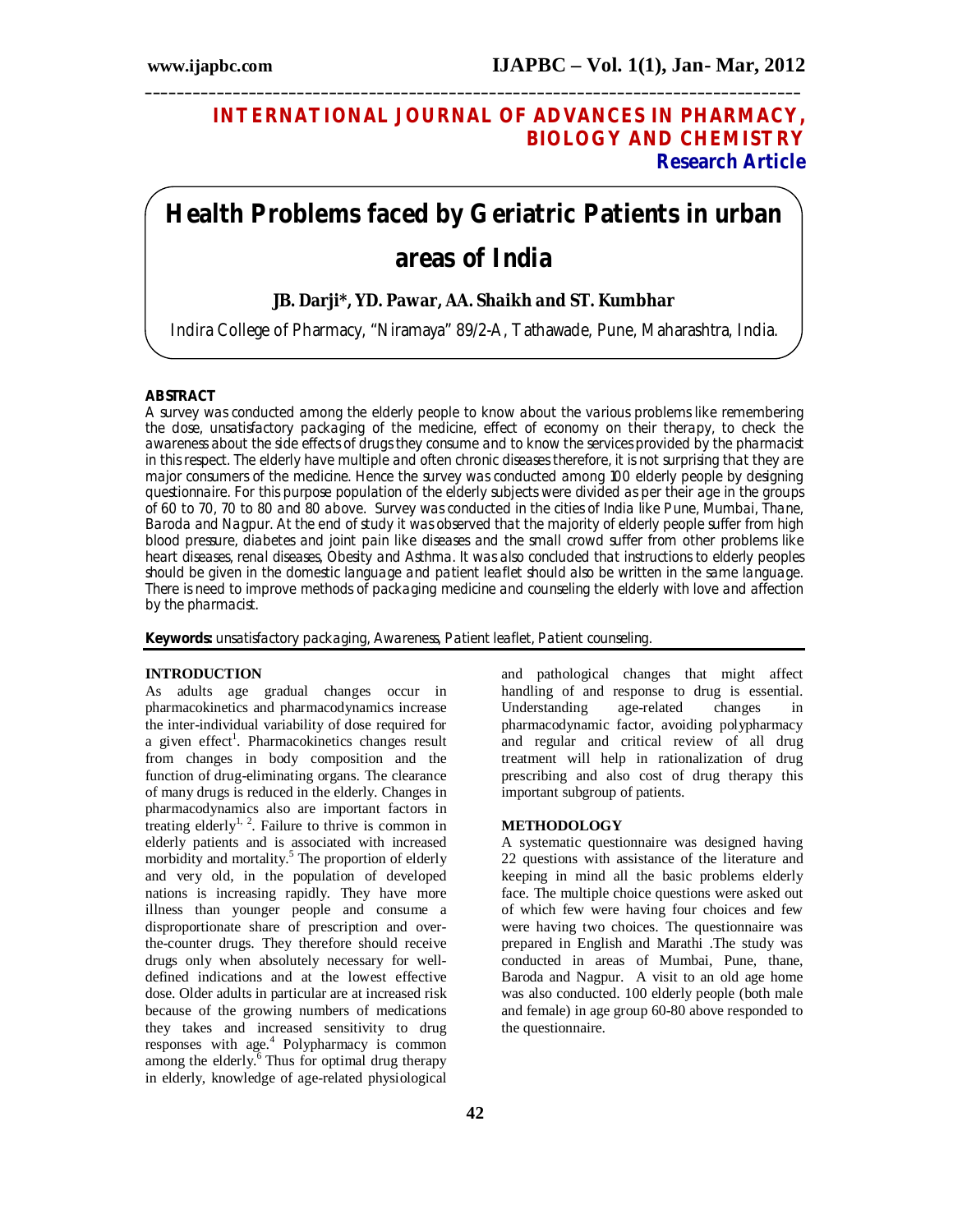#### **RESULT AND DISCUSSION**

From the data collected we came to know the majority of the elderly had awareness and a positive attitude towards the medication therapy they were undergoing. Majority of the people belonged to the age group of 60-70(54%) and least number in 80 above age group (6%), out of these 50% suffered from joint pain, 26% from diabetes, and 24% from blood pressure. This shows that problem of joint pain is a major threat to these people. 21% of elderly people suffered from heart problem and other common problems like cataract (12%), Asthma (6%), constipation (13%), hearing problem (9%) were observed. Some typical cases of fits, convulsions and swelling were also sighted. 59% of elderly remember the dose by themselves and 15% rely on others (friend, relative or anyone at home) for remembering the dose this is because either they do not want to take medicine or there is loss of memory that is they forget whether they have taken the medicine or not and in this confusion they miss the dose or take it for double time. If they forget the dose, 32% of them correct the dose by ignoring the first one and taking the next dose, while 3% of them take two doses at a time. This shows that a large amount of elderly are

aware of the consequence of taking two doses at a time, which can be seriously dangerous thus pharmacist should guide the elderly to avoid this mistake to prevent the mishap form happening . There are 94% of elderly who follow instructions given by doctor regarding diet and thus show the awareness in them of effect of diet on medicine in their action. 59% of elderly are helped by pharmacists to make them understand the instructions written by the doctor on the prescription. 63% of the elderly tell their friends and relatives to consult doctor when they are ill rather than giving their medicines while 7% still do it. 88% of them read the expiry date while 13% do not, the only reason is that they are illiterate and some of them can't read English. 49% have addiction and tell to their doctor without hesitation but 4% only partially inform. 69% of elderly feel that special box with compartment equal to the number of tablets should be provided i.e. they need an improvement in packaging for their ease. Some major allergies found were of sulpha drugs and some antibiotics. Most of them prefer ayurveda and homeopathy over allopathy because of fewer side effects and a kind of Indian tradition.

**Table1: Percentage Distribution of Diseases in Geriatrics**

**\_\_\_\_\_\_\_\_\_\_\_\_\_\_\_\_\_\_\_\_\_\_\_\_\_\_\_\_\_\_\_\_\_\_\_\_\_\_\_\_\_\_\_\_\_\_\_\_\_\_\_\_\_\_\_\_\_\_\_\_\_\_\_\_\_\_\_\_\_\_\_\_\_\_\_\_\_\_\_\_\_\_**

| S. No. | Disease occurrence    | 60-70 | 70-80          | 80 above |
|--------|-----------------------|-------|----------------|----------|
|        | Joint Pain            | 27    | 23             |          |
|        | <b>Diabetes</b>       | 13    | 12             |          |
|        | Obesity               |       | 2              |          |
|        | <b>Blood</b> pressure | 12    | 10             |          |
|        | <b>Heart Disease</b>  |       | 14             |          |
| 6      | Asthma                |       | $\overline{c}$ |          |
|        | Constipation          |       |                |          |
|        | Diarrohea             |       |                |          |
| 9      | kidney Disease        |       |                |          |
| 10     | Catarct               |       | 6              |          |
| 11     | Deafness              |       | $\overline{c}$ |          |

**43**